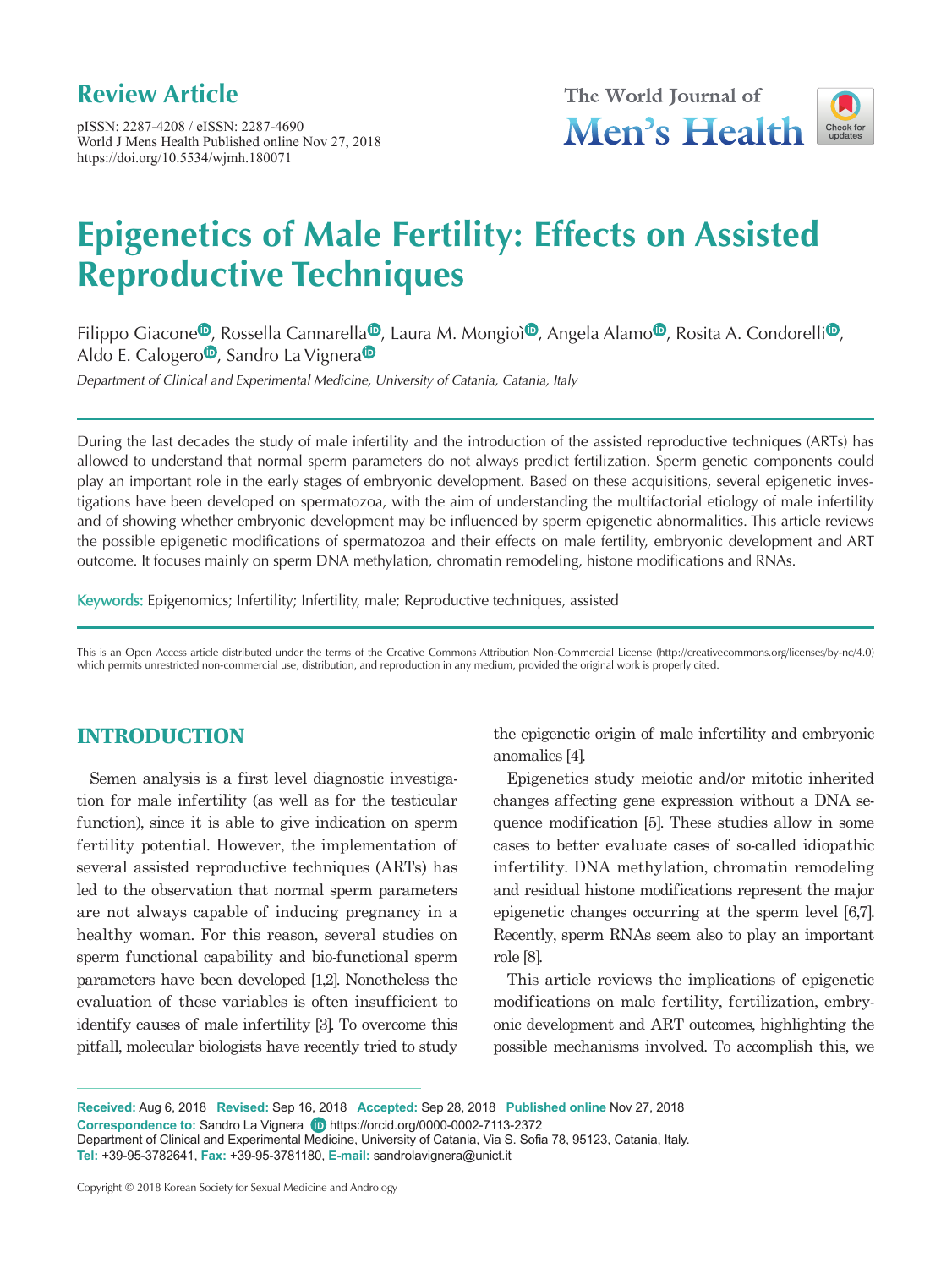performed a search on Pubmed, Science-direct, Ovid and Scopus, using the following key words: sperm DNA methylation, sperm DNA methylation and assisted reproduction technology, sperm chromatin remodeling, sperm chromatin remodeling and assisted reproduction technology, sperm histone modification, sperm histone modification sperm RNAs and assisted reproduction technology.

#### **DNA METHYLATION**

DNA methylation is a dynamic mechanism of gene expression regulation that occurs on dinucleotides formed by cytosine and guanine. These dinucleotides are grouped in the so called differently methylated regions (DMRs) that are often placed near gene regulatory regions, such as the promoter [9]. The methylation processes are regulated by DNA methyltransferases [9]. Hypermethylation suppresses gene expression, since methyl groups prevent the recruitment of transcription factors and DNA polymerases. Conversely, hypomethylation promotes gene expression [7,10].

DNA methylation includes global DNA methylation, methylation of imprinted and non-imprinted genes and of methylation of repetitive elements.

A global DNA hypomethylation seems to occur in association with ART [11]. Furthermore, an increased risk of imprinted disorders has been reported after these procedures, thus leading to the hypothesis that ART itself may cause a loss of methylation [11]. Some studies described a significantly different global DNA methylation in sperm from patients with oligoasthenoteratozoospermia (OAT) compared to controls [12], indicating that such epigenetic abnormality may reflect on human fertility. It cannot be excluded whether a change in sperm global DNA methylation may primary affect ART outcome. Indeed, sperm global DNA methylation has been related with chromatin injury in samples from OAT patients [12,13] and, interestingly, chromatin integrity seems to impact on ART (see section "CHRO-MATIN REMODELING"). Thus, sperm global methylation may indirectly influence ART outcome.

Methylation of repetitive elements (*e.g*., ALU and LINE1) at the sperm level has been reported to influence ART outcome. More in detail, ALU methylation impacts on pregnancy and live-birth rates in couples with male-factor and combined infertility, being significantly lower in sperm samples that led to abortion

compared to those leading to pregnancy and live-birth [14].

Imprinted genes show parent-specific activity (they are functionally haploids), which makes them particularly vulnerable to epigenetic dysregulation. In greater detail, both paternal and maternal alleles undergo to demethylation after fertilization. Then, genetic reprogramming consisting in new specific methylations takes place in the embryo [15]. Imprinted genes escape epigenetic reprogramming after fertilization, thus allowing the possible transmission of aberrant methylation patterns into the offspring.

Imprinting has been extensively studied in humans and mice. The role of imprinted genes in processes involved in embryo and placenta development and growth is well recognized in mice (Table 1) [16]. Since humans and mice have common placental physiology [17], these mechanisms may occur also in humans. Knowledge in humans mainly derives from pediatric growth disorders. However, epigenetic studies in human sperm and placenta allow to understand the role of imprinted genes in human fertilization. Accordingly, impaired methylation of imprinted genes has been reported in infertile patients [18]. Furthermore, modifications in sperm DNA methylation of such genes play a role in the development of male infertility and negatively impact on the ART outcomes, leading to abortion [19]. Meta-analytic data provide evidence for lower *H19* and higher *MEST* and *SNRPN* sperm methylation in infertile patients compared to fertile controls [18].

A list of imprinted genes involved in sperm quality is shown in Table 2 [18-27]. A focus on the role of *H19* DMR impaired methylation rate in human fertility is reported below.

#### **1. H19/IGF2**

*H19/IGF2* represents the first historically charac-

**Table 1.** Imprinted genes involved in placenta and embryo development and growth in mice [16]

| Imprinted gene             |
|----------------------------|
| Peg10                      |
| $Iqf2$ , Grb $10$          |
| Igf2, Igf2r, Cdkn1c, Grb10 |
|                            |

*Cdkn1c*: cyclin-dependent kinase inhibitor 1c, *Grb10*: growth factor bound protein 10, *Igf2*: insulin-like growth factor 2, *Igf2r*: insulin-like growth factor 2 receptor, *Peg10*: paternally expressed 10.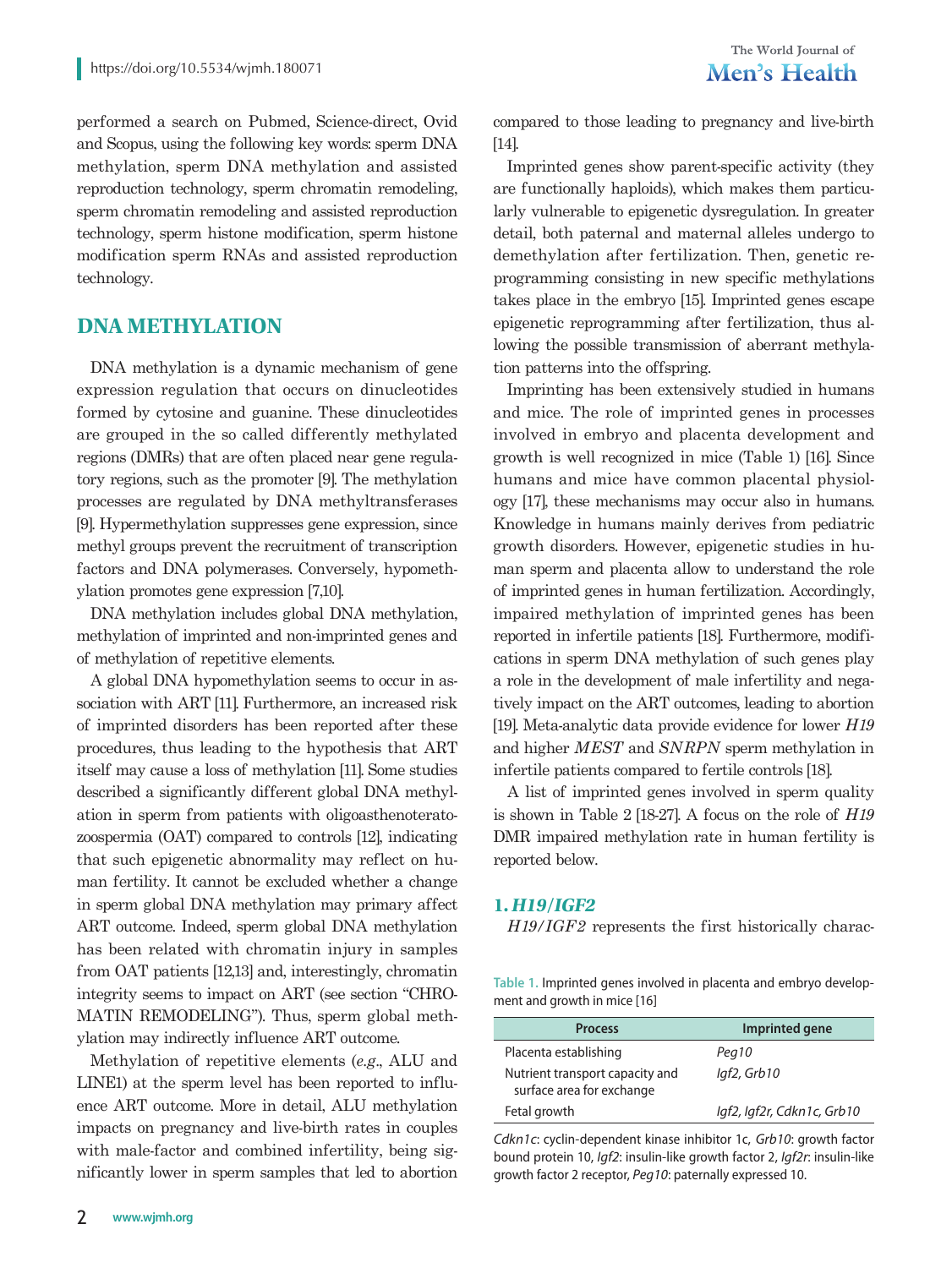#### The World Journal of Men's Health

| Table 2. Imprinted genes involved in sperm quality |  |  |
|----------------------------------------------------|--|--|
|----------------------------------------------------|--|--|

| Gene            | Evidence                                                            | Reference |
|-----------------|---------------------------------------------------------------------|-----------|
| <b>CRFM</b>     | Increased methylation is associated<br>with decreased semen quality | 20, 21    |
| <b>DAZI</b>     | Increased methylation in OAT patients<br>compared to controls       | 22        |
| <b>FAM50B</b>   | Reduced methylation levels are<br>associated with asthenozoospermia | 23        |
| <b>GNAS</b>     | Reduced methylation levels are<br>associated with asthenozoospermia | 23        |
| GIT2            | Abnormal methylation levels are<br>associated with oligozoospermia  | 24, 25    |
| H <sub>19</sub> | Reduced methylation associates with<br>male infertility             | 18        |
| KCNQ1OT1        | Increased methylation in patients with<br>abnormal sperm parameters | 25        |
| <b>MEST</b>     | Increased methylation associates with<br>male infertility           | 18        |
| <b>RHOX</b>     | Increased methylation associates with<br>male infertility           | 26        |
| <b>SNRPN</b>    | Increased methylation associates with<br>male infertility           | 18        |
| 7AC             | Increased methylation associates with<br>oligozoospemia             | 27        |
|                 |                                                                     |           |

*CREM*: cAMP responsive element modulator, *DAZL*: deleted in azoospermia-like, *FAM50B*: family with sequence similarity 50, member B, *GNAS*: guanidine nucleotide-binding protein, alpha-stimulating activity polypeptide 1, *GLT2*: gene trap locus 2 (also known as MEG3, maternally expressed gene 3), *H19*: imprinted maternally expressed non-coding transcript, *KCNQ1OT1*: KCNQ1-overlapping transcript 1, *MEST*: mesoderm-specific transcript, mouse, homolog of, *RHOX*: reproductive homeobox X-linked, *SNRPN*: small nuclear ribonucleoprotein polypeptide N, *ZAC*: Zac tumor suppression gene (also known as PLAGL1, pleomorphic adenoma gene-like 1).

terized couple of imprinted genes [28]. Both *H19* and *IGF2* map on the 11p15.5 chromosome. *H19* encodes for a long non-coding RNA (lncRNA), which negatively modulates human placental trophoblast cell proliferation [29]. In particular, lncRNA H19 targets miR-675, which, in turn, represses *IGF1R* transcription [30]. *IGF2* encodes for a growth factor which is able to activate the insulin-like growth factor-1 receptor (IGF1R) and to promote fetal and placental growth [31-34]. In contrast to IGF1, which is preferentially expressed after birth, IGF2 is mainly produced in the early embryonic development. On these basis, it might be hypothesized that a low sperm *IGF2* gene expression might negatively influence the outcome of pregnancy, though no study has investigated this aspect so far.

*IGF2* gene expression is regulated by the *H19* DMR methylation rate. In the maternal allele, *H19* DMR is unmethylated, thus allowing *H19* expression and preventing the accession to the *IGF2* gene enhancer. In the paternal allele, the *H19* DMR methylation leads to *IGF2* gene expression [35]. Several studies described the occurrence of low *H19* DMR methylation rates in infertile patients [18,36-39]. At the sperm level, this may lead to low *IGF2* gene expression, thus affecting the outcome of pregnancy.

A study carried on 119 human placentas (56 from *in vitro* fertilization [IVF], 41 from intracytoplasmic sperm injection [ICSI] and 22 from natural conception) found 1.9 and 1.8-fold higher H19 messenger RNA (mRNA) levels, respectively in ICSI and IVF-derived placentas compared with those coming from natural conception. In addition, IGF2 mRNA levels resulted significantly lower in couples undergoing ART compared to that of controls. Furthermore, although both birth and placental weight were lower in the ART group, they were not significantly different compared to controls [40]. This study provides evidence for abnormal *H19* and *IGF2*  expression in ART placentas. Due to abnormal *H19* DMR methylation rate observed in infertile patients [18], men undergoing to ART programs may likely show *H19* gene hypomethylation. This might explain the abnormal *H19* and *IGF2* expression in ART placentas [40].

Finally, IGF1R has been recognized to play a role in human sperm capacitation [41]. Therefore, due to the inhibitory effect that H19 has on *IGF1R* gene transcription [30], it might be hypothesized that low *H19* DMR methylation rates may also impair *IGF1R* gene expression, thus affecting human sperm capacitation.

Taking all this into account, *H19/IGF2* gene expression may influence human fertility (Fig. 1). Other studies relating pregnancy rate with IGF2 and IGF1R mRNA levels in human spermatozoa may further clarify their role.

#### **CHROMATIN REMODELING**

Spermatozoa are highly specialized cells. During spermatogenesis, almost all chromatin histones (90%–95%) are replaced by protamines, that are small, arginine-rich, nuclear proteins [42]. This process, typical of spermatozoa, ensures a significant DNA compaction, a decreased susceptibility to external insults and it represents a gene silencing mechanism. During early stages of protamination, there is an increased acety-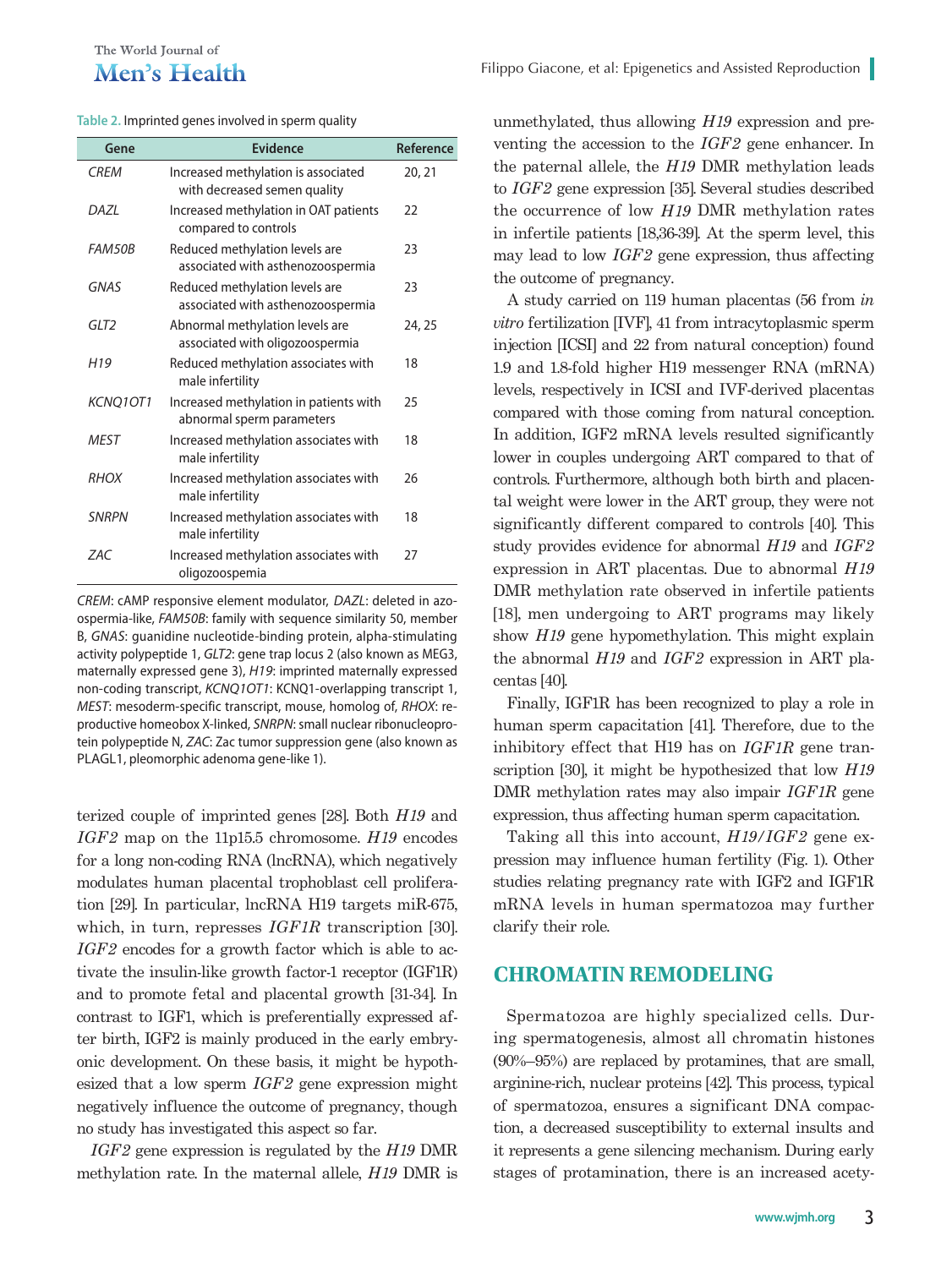

**Fig. 1.** Possible influence of H19/IGF2 expression on male fertility. (A) In the paternal allele of healthy fertile men, H19 DMR methylation leads to *IGF2* expression. The repression of *H19* transcription increase *IGF1R* expression. Both IGF2 and IGF1R transcripts are involved in sperm capacitation, embryo and placental growth. (B) In infertile men, low H19 DMR methylation rates lead to repression of both *IGF2* and *IGF1R* transcription, thus negatively impacting on sperm capacitation, embryo and placental growth. H19: Imprinted maternally expressed non-coding transcript, IGF2: insulin-like growth, DMR: differentially methylated region, IGF1R: insulin-like growth factor 1 receptor, factor 2.

lation of histones that firstly promotes the action of DNA topoisomerase enzyme, followed by the substitution of histones with transition proteins (TP1 and TP2) [43]. These DNA binding proteins facilitate histones removal and subsequent replacement of protamines 1 (P1) and 2 (P2), which are expressed in equal amounts [44]. After sperm chromatin protamination, three levels of DNA organization can be recognized: toroidal structures formed by protamines (90%–95%), nucleosomes, involved in the primary phases of embryonic development (5%–10%) and DNA segments called matrix attachment regions (MARs), in which neither toroidal structures nor nucleosomes are present [43]. MARs provide chromatin with structural support, working as promoter in paternal pronuclear formation after fertilization, as well as contributing to normal embryogenesis.

Several studies reported that an erroneous sperm protamination or an alteration in one of the three DNA organization levels leads to a lower sperm quality and decreased pregnancy rate and embryo quality following ARTs [6,42]. In greater detail, a P1/P2 ratio ranging from 0.54 to 1.43 has been reported in normozoospermic men [45]. Abnormal low or high P1/P2 ratio is associated with poor sperm [45-47] and embryo quality and with low fertilization and pregnancy rates [48]. Indeed, abnormal sperm protamination may result in insufficient sperm DNA condensation, thus making it susceptible to the oxidative damage [49]. Accordingly, impaired sperm protamination has been related to increased DNA fragmentation [48,50]. Furthermore, several factors negatively affecting male fertility and sperm quality have been found to impair sperm chromatin compactness, such as overweight and obesity [51], nicotine [52,53], male accessory gland infections [54] and varicocele [55]. Lower chromatin compactness and poor sperm quality have been described in patients with low testicular volume [56].

In conclusion, recent scientific evidence showed that anomalies in protamine content may affect epigenetic information transmitted by the paternal DNA [49] and, not surprisingly, sperm protamination has been already suggested as a target to predict ART outcomes [57].

## **HISTONE MODIFICATION**

After protamination, the residual histones (5%–10%) are organized into nucleosomes that are octamers composed by two dimers of H3-H4 and two of H2A-H2B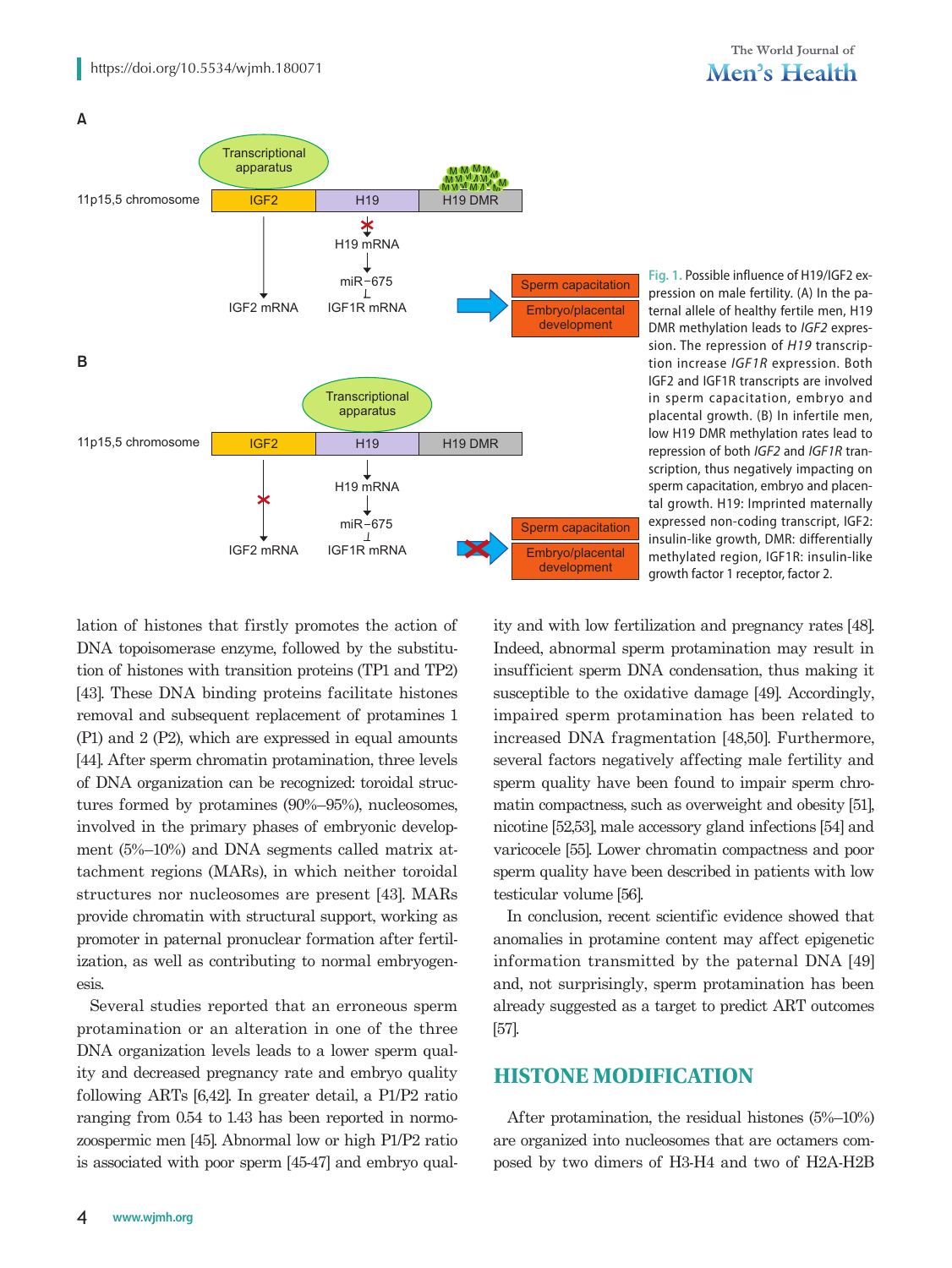#### The World Iournal of Men's Health

histones. These residual histones play a crucial role in sperm epigenetics. In fact, they might undergo chemical modifications that might drastically alter their DNA binding abilities, favoring the action of transcription factors and therefore gene activation or silencing [58]. These chemical modifications are mainly referred to lysine or serine residues located on the histone tail, undergoing to methylation, acetylation, phosphorylation or ubiquitination [42]. Moreover, histones may have variants such as the H2B, that is a testis-specific histone variant. Methylation is one of the main histone modifications: it is regulated by the enzyme methyltransferases and is generally associated with gene silencing [7]. Acetylation is regulated by acetyltransferase and deacetylates histones: the first one activates gene expression whereas the second inhibits it. Histone phosphorylation takes place on lysine residues and generally promotes gene activation [7]. Lastly, ubiquitination is a covalent modification that occurs on lysine residues and it is capable of activating or repressing gene expression [7].

Since retained histones are present in imprinted gene clusters [49], changes in protamination and in residual histones can be co-responsible for male infertility. Accordingly, a study carried out on 291 ART cycles described the role of histone-to-protamine ratio (HPR) on embryo development and ART outcome. For HPR ranging from 6 and 26%, the blastocyst formation rate was significantly higher (87.8%) compared to that obtained with HPR <6% (71.2%) or  $>6\%$  (74.6%). Therefore, HPR seems to influence embryo development [59]. On the basis of such evidence, sperm devoid of protamine and residual histones abnormalities should be utilized in ART programs [49].

#### **SPERM RNA**

Sperm carries thousands of different RNAs, including coding (mRNA) and non-coding [micro-RNA (miR-NA), small interfering (siRNA), antisense RNA, piwiinteracting RNA (piRNA) and lncRNA] RNAs [60], the latter known to be involved in the modulation of gene expression, interfering with the mRNA translation through different mechanisms.

Overall, more than 4,000 different mRNAs have been detected in human spermatozoa [61]. Due to sperm chromatin compactness, it was thought that sperm RNA may unlikely be transcribed from sperm nuclear

DNA and that it may be a residual of spermatogenesis [62,63]. However, there is some evidence of transcriptional activity in spermatozoa [64,65], thus suggesting that it may derive from imprinted genes mapping in unmethylated histones, where the transcriptional apparatus can access.

Sperm RNAs have been discovered in mammals, insects [66] and plants (pollen RNA [67]), suggesting that it might represent a conserved characteristic of the male gamete [68]. As far for sperm RNA functions, they are mostly completely unknown [66,69,70]. Gathering together the available evidence from both animal and human studies, three main roles may be hypothesized: transmission of parentally acquired phenotype, spermatozoa maturation in the epididymis and embryo development, as discussed below.

Mounting evidence has shown that sperm RNAs are involved in the transmission of paternally acquired phenotypes [8]. Recently, the comprehensive profiling of sperm epigenome from obese and lean men resulted in a different sperm non-coding RNA expression, suggesting that sperm RNAs may act as a sensitive marker of environmental exposure [71]. Sperm RNAs are capable to modulate early embryonic gene expression [8]. Therefore, due to the higher risk of developing obesity which children of obese fathers are exposed to, the differential sperm RNA content of obese patients has been hypothesized as the possible mechanism through which obesity is inherited by the offspring [71].

Mammalian sperm RNAs are involved in sperm maturation [72,73]. This role might be displayed by piRNAs, that are 30 nucleotide-long non-coding RNAs interacting with the so called Piwi proteins. The Piwi/ piRNA machinery acts in gene silencing that occurs in the male gamete [74]. During spermiogenesis, Piwi proteins seem to mediate the histone-to-protamine exchange in a piRNA-independent manner in mice. *Piwi* germline mutations preventing Piwi ubiquitination and degradation have been reported in azoospermic patients [75]. Despite further research is needed, the Piwi/piRNA machinery may be involved in human spermiogenesis, during the phase of late spermatids [75], probably acting on sperm DNA protamination.

Finally, sperm RNAs seem to be play a role in embryo development. Sperm RNAs are carried into the oocyte and, hence, translated [68]. A recent study performed in mice reported a significant decrease in blastocyst formation rate after ICSI when an RNase-treat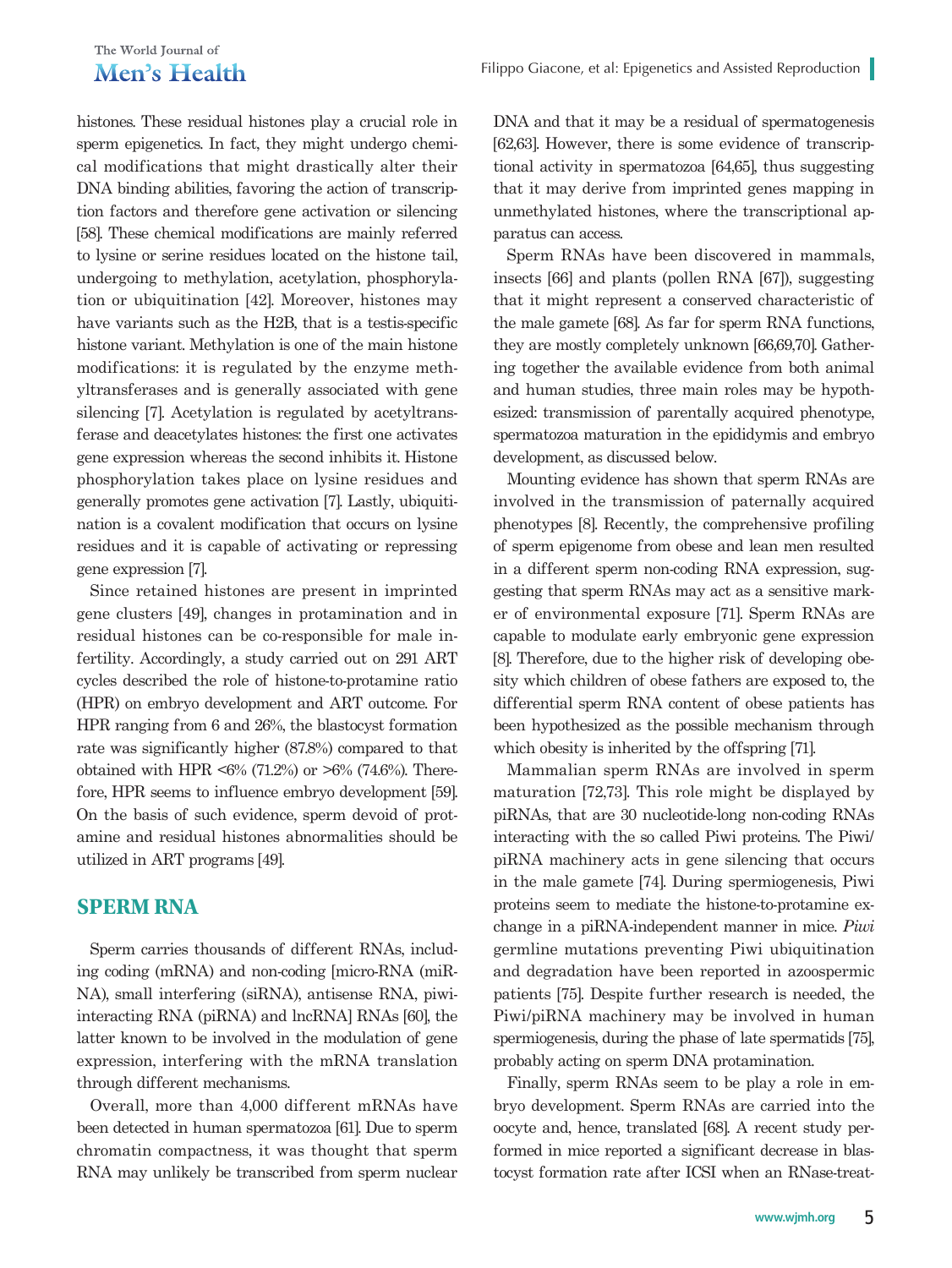ed sperm was used [76]. The treatment resulted in a 90% reduction of the sperm RNA, thus supporting that the latter is required for mice embryo development [76]. No study has explored the relationship between sperm specific transcripts and ART outcomes so far.

In conclusion, sperm RNAs may be involved in several important functions. The possible role that they may play in human fertilization and embryo growth needs to be elucidated.

#### **CONCLUSIONS**

The study of the epigenetic pattern of spermatozoa can help to better understand causes of male infertility. Indeed, specific epigenetic aberrations can affect primary phases of embryonic development and ART outcomes. In particular, P1/P2 ratio, HPR and H19 DMR methylation rate may represent additional targets to investigate sperm quality before ARTs. Furthermore, sperm IGF2 and IGF1R expression should be further investigated.

In conclusion, imprinted unmethylated paternallyexpressed genes in residual histones may be accessed from the transcriptional apparatus. It may be hypothesized that once transcribed, these genes contribute to the pool of sperm RNA. Abnormal DMR methylation rate of imprinted genes, alterations in chromatin compactness or in HPR represent possible mechanisms through which sperm RNA content, fertilization, embryo growth and, therefore, ART outcomes may be affected. Research characterizing sperm RNAs and their role in human fertility is needed.

#### **Disclosure**

The authors have no potential conflicts of interest to disclose.

#### **Author Contribution**

Concept and Design: La Vignera S, Giacone F. Acquisition of data or analysis: Calogero AE, Cannarella R, Mongioì LM, Alamo A, Condorelli RA. Final approval: Calogero AE, Giacone F, La Vignera S. All authors read and approved the final manuscript, and they have the accountability for all aspects of work.

## **REFERENCES**

1. Giacone F, Condorelli RA, Mongioì LM, Bullara V, La Vignera

- 2. Condorelli RA, La Vignera S, Mongioì LM, Vitale SG, Laganà AS, Cimino L, et al. Myo-inositol as a male fertility molecule: speed them up! Eur Rev Med Pharmacol Sci 2017;21:S30-5.
- 3. Cissen M, Wely MV, Scholten I, Mansell S, Bruin JP, Mol BW, et al. Measuring sperm DNA fragmentation and clinical outcomes of medically assisted reproduction: a systematic review and meta-analysis. PLoS One 2016;11:e0165125.
- 4. Karaca MZ, Konac E, Yurteri B, Bozdag G, Sogutdelen E, Bilen CY. Association between methylenetetrahydrofolate reductase (MTHFR) gene promoter hypermethylation and the risk of idiopathic male infertility. Andrologia 2017;49. doi: 10.1111/and.12698.
- 5. Jenkins TG, Aston KI, James ER, Carrell DT. Sperm epigenetics in the study of male fertility, offspring health, and potential clinical applications. Syst Biol Reprod Med 2017;63:69-76.
- 6. Gannon JR, Emery BR, Jenkins TG, Carrell DT. The sperm epigenome: implications for the embryo. Adv Exp Med Biol 2014;791:53-66.
- 7. Rajender S, Avery K, Agarwal A. Epigenetics, spermatogenesis and male infertility. Mutat Res 2011;727:62-71.
- 8. Chen Q, Yan W, Duan E. Epigenetic inheritance of acquired traits through sperm RNAs and sperm RNA modifications. Nat Rev Genet 2016;17:733-43.
- 9. Uysal F, Akkoyunlu G, Ozturk S. DNA methyltransferases exhibit dynamic expression during spermatogenesis. Reprod Biomed Online 2016;33:690-702.
- 10. Gunes S, Agarwal A, Henkel R, Mahmutoglu AM, Sharma R, Esteves SC, et al. Association between promoter methylation of MLH1 and MSH2 and reactive oxygen species in oligozoospermic men: a pilot study. Andrologia 2018;50. doi: 10.1111/ and.12903.
- 11. Owen CM, Segars JH Jr. Imprinting disorders and assisted reproductive technology. Semin Reprod Med 2009;27:417- 28.
- 12. Rahiminia T, Yazd EF, Fesahat F, Moein MR, Mirjalili AM, Talebi AR. Sperm chromatin and DNA integrity, methyltransferase mRNA levels, and global DNA methylation in oligoasthenoteratozoospermia. Clin Exp Reprod Med 2018;45:17-24.
- 13. Olszewska M, Barciszewska MZ, Fraczek M, Huleyuk N, Chernykh VB, Zastavna D, et al. Global methylation status of sperm DNA in carriers of chromosome structural aberrations. Asian J Androl 2017;19:117-24.
- 14. El Hajj N, Zechner U, Schneider E, Tresch A, Gromoll J, Hahn T, et al. Methylation status of imprinted genes and repeti-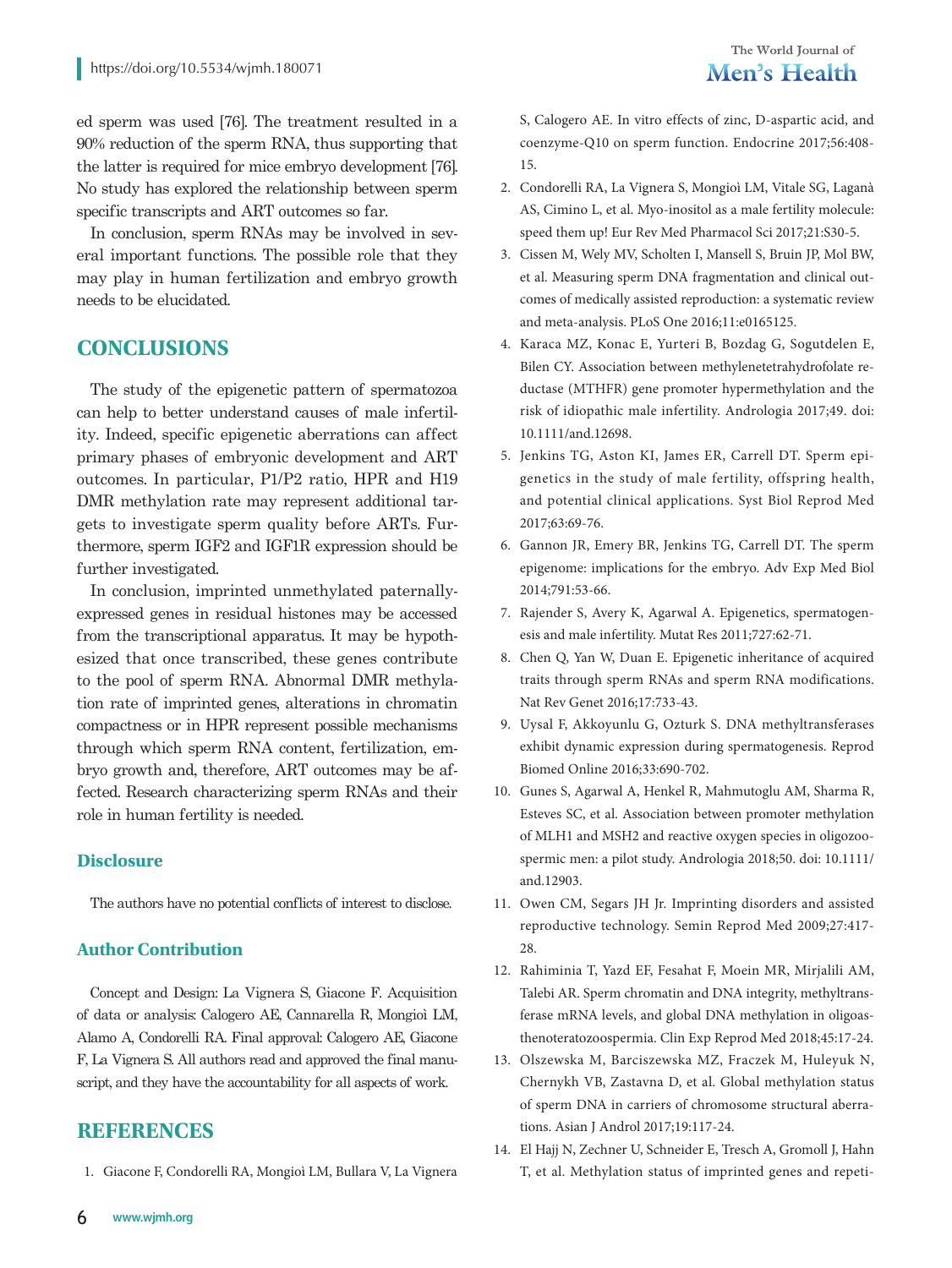tive elements in sperm DNA from infertile males. Sex Dev 2011;5:60-9.

- 15. Haaf T. Methylation dynamics in the early mammalian embryo: implications of genome reprogramming defects for development. Curr Top Microbiol Immunol 2006;310:13-22.
- 16. Cassidy FC, Charalambous M. Genomic imprinting, growth and maternal-fetal interactions. J Exp Biol 2018;221. pii: jeb164517.
- 17. Rai A, Cross JC. Development of the hemochorial maternal vascular spaces in the placenta through endothelial and vasculogenic mimicry. Dev Biol 2014;387:131-41.
- 18. Santi D, De Vincentis S, Magnani E, Spaggiari G. Impairment of sperm DNA methylation in male infertility: a metaanalytic study. Andrology 2017;5:695-703.
- 19. Camprubí C, Pladevall M, Grossmann M, Garrido N, Pons MC, Blanco J. Semen samples showing an increased rate of spermatozoa with imprinting errors have a negligible effect in the outcome of assisted reproduction techniques. Epigenetics 2012;7:1115-24.
- 20. Nanassy L, Carrell DT. Analysis of the methylation pattern of six gene promoters in sperm of men with abnormal protamination. Asian J Androl 2011;13:342-6.
- 21. Nanassy L, Carrell DT. Abnormal methylation of the promoter of CREM is broadly associated with male factor infertility and poor sperm quality but is improved in sperm selected by density gradient centrifugation. Fertil Steril 2011;95:2310-4.
- 22. Navarro-Costa P, Nogueira P, Carvalho M, Leal F, Cordeiro I, Calhaz-Jorge C, et al. Incorrect DNA methylation of the DAZL promoter CpG island associates with defective human sperm. Hum Reprod 2010;25:2647-54.
- 23. Xu J, Zhang A, Zhang Z, Wang P, Qian Y, He L, et al. DNA methylation levels of imprinted and nonimprinted genes DMRs associated with defective human spermatozoa. Andrologia 2016;48:939-47.
- 24. Sato A, Hiura H, Okae H, Miyauchi N, Abe Y, Utsunomiya T, et al. Assessing loss of imprint methylation in sperm from subfertile men using novel methylation polymerase chain reaction Luminex analysis. Fertil Steril 2011;95:129-34, 134.e1- 4.
- 25. Laurentino S, Beygo J, Nordhoff V, Kliesch S, Wistuba J, Borgmann J, et al. Epigenetic germline mosaicism in infertile men. Hum Mol Genet 2015;24:1295-304.
- 26. Richardson ME, Bleiziffer A, Tüttelmann F, Gromoll J, Wilkinson MF. Epigenetic regulation of the RHOX homeobox gene cluster and its association with human male infertility. Hum Mol Genet 2014;23:12-23.
- 27. Hammoud SS, Purwar J, Pflueger C, Cairns BR, Carrell DT. Alterations in sperm DNA methylation patterns at imprinted

loci in two classes of infertility. Fertil Steril 2010;94:1728-33.

- 28. DeChiara TM, Robertson EJ, Efstratiadis A. Parental imprinting of the mouse insulin-like growth factor II gene. Cell 1991;64:849-59.
- 29. Gao WL, Liu M, Yang Y, Yang H, Liao Q, Bai Y, et al. The imprinted H19 gene regulates human placental trophoblast cell proliferation via encoding miR-675 that targets Nodal modulator 1 (NOMO1). RNA Biol 2012;9:1002-10.
- 30. Keniry A, Oxley D, Monnier P, Kyba M, Dandolo L, Smits G, et al. The H19 lincRNA is a developmental reservoir of miR-675 that suppresses growth and Igf1r. Nat Cell Biol 2012;14:659-65.
- 31. Baker J, Liu JP, Robertson EJ, Efstratiadis A. Role of insulinlike growth factors in embryonic and postnatal growth. Cell 1993;75:73-82.
- 32. Constância M, Hemberger M, Hughes J, Dean W, Ferguson-Smith A, Fundele R, et al. Placental-specific IGF-II is a major modulator of placental and fetal growth. Nature 2002;417:945-8.
- 33. Fowden AL. The insulin-like growth factors and feto-placental growth. Placenta. 2003;24:803-12.
- 34. Qiu Q, Basak A, Mbikay M, Tsang BK, Gruslin A. Role of pro-IGF-II processing by proprotein convertase 4 in human placental development. Proc Natl Acad Sci U S A 2005;102:11047-52.
- 35. Arney KL. H19 and Igf2: enhancing the confusion? Trends Genet 2003;19:17-23.
- 36. Marques CJ, Carvalho F, Sousa M, Barros A. Genomic imprinting in disruptive spermatogenesis. Lancet 2004;363:1700-2.
- 37. Marques CJ, Costa P, Vaz B, Carvalho F, Fernandes S, Barros A, et al. Abnormal methylation of imprinted genes in human sperm is associated with oligozoospermia. Mol Hum Reprod 2008;14:67-74.
- 38. Boissonnas CC, Abdalaoui HE, Haelewyn V, Fauque P, Dupont JM, Gut I, et al. Specific epigenetic alterations of IGF2- H19 locus in spermatozoa from infertile men. Eur J Hum Genet 2010;18:73-80.
- 39. Kobayashi H, Sato A, Otsu E, Hiura H, Tomatsu C, Utsunomiya T, et al. Aberrant DNA methylation of imprinted loci in sperm from oligospermic patients. Hum Mol Genet 2007;16:2542-51.
- 40. Sakian S, Louie K, Wong EC, Havelock J, Kashyap S, Rowe T, et al. Altered gene expression of H19 and IGF2 in placentas from ART pregnancies. Placenta 2015;36:1100-5.
- 41. Wang J, Qi L, Huang S, Zhou T, Guo Y, Wang G, et al. Quantitative phosphoproteomics analysis reveals a key role of insulin growth factor 1 receptor (IGF1R) tyrosine kinase in human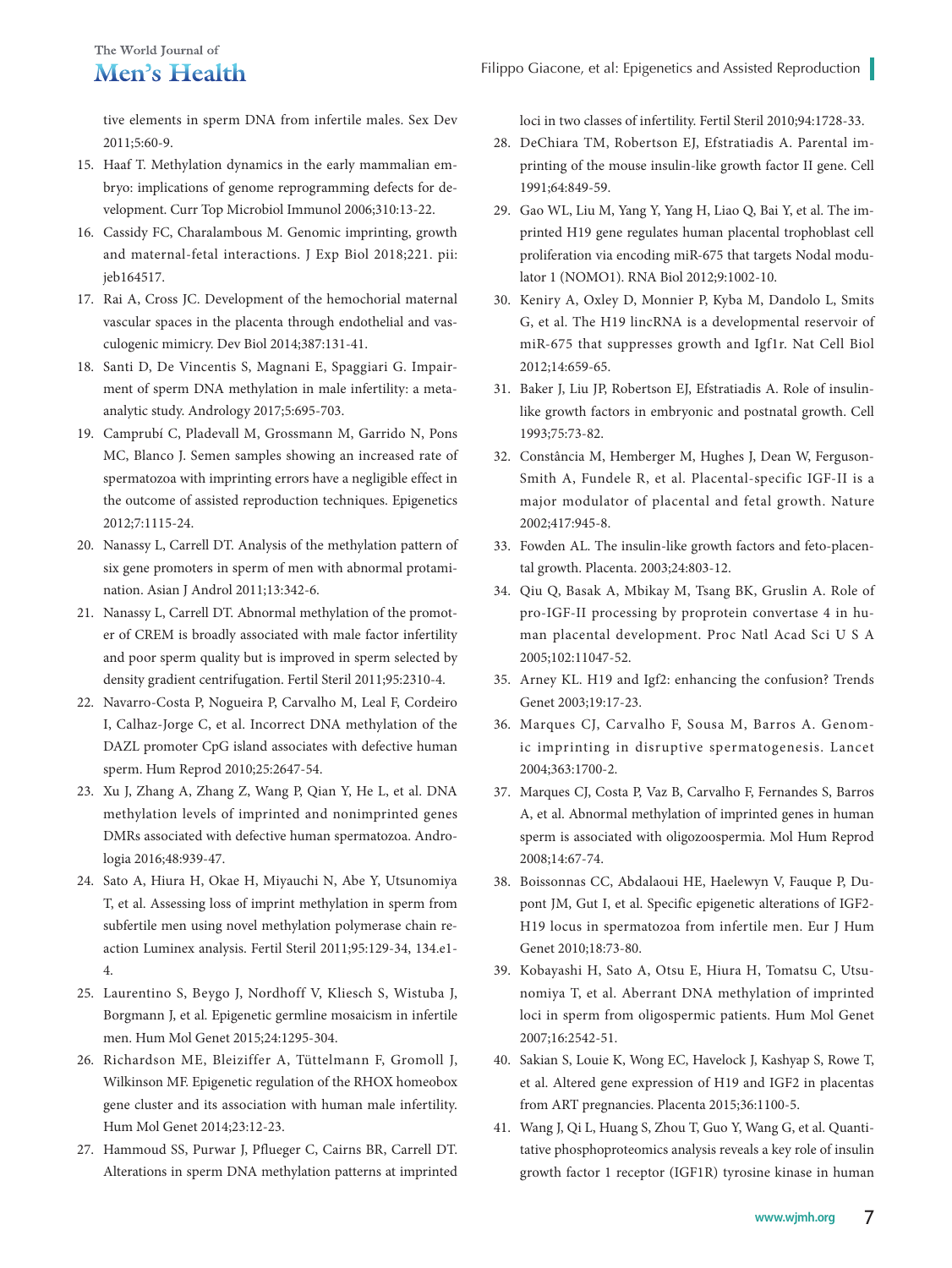sperm capacitation. Mol Cell Proteomics 2015;14:1104-12.

- 42. Carrell DT. Epigenetics of the male gamete. Fertil Steril 2012;97:267-74.
- 43. Johnson GD, Lalancette C, Linnemann AK, Leduc F, Boissonneault G, Krawetz SA. The sperm nucleus: chromatin, RNA, and the nuclear matrix. Reproduction 2011;141:21-36.
- 44. Grassetti D, Paoli D, Gallo M, D'Ambrosio A, Lombardo F, Lenzi A, et al. Protamine-1 and -2 polymorphisms and gene expression in male infertility: an Italian study. J Endocrinol Invest 2012;35:882-8.
- 45. Nanassy L, Liu L, Griffin J, Carrell DT. The clinical utility of the protamine 1/protamine 2 ratio in sperm. Protein Pept Lett 2011;18:772-7.
- 46. Lakpour N, Mahfouz RZ, Akhondi MM, Agarwal A, Kharrazi H, Zeraati H, et al. Relationship of seminal plasma antioxidants and serum male hormones with sperm chromatin status in male factor infertility. Syst Biol Reprod Med 2012;58:236- 44.
- 47. Utsuno H, Miyamoto T, Oka K, Shiozawa T. Morphological alterations in protamine-deficient spermatozoa. Hum Reprod 2014;29:2374-81.
- 48. Simon L, Castillo J, Oliva R, Lewis SE. Relationships between human sperm protamines, DNA damage and assisted reproduction outcomes. Reprod Biomed Online 2011;23:724-34.
- 49. Francis S, Yelumalai S, Jones C, Coward K. Aberrant protamine content in sperm and consequential implications for infertility treatment. Hum Fertil (Camb) 2014;17:80-9.
- 50. Castillo J, Simon L, de Mateo S, Lewis S, Oliva R. Protamine/ DNA ratios and DNA damage in native and density gradient centrifuged sperm from infertile patients. J Androl 2011;32:324-32.
- 51. La Vignera S, Condorelli RA, Vicari E, Calogero AE. Negative effect of increased body weight on sperm conventional and nonconventional flow cytometric sperm parameters. J Androl 2012;33:53-8.
- 52. Condorelli RA, La Vignera S, Giacone F, Iacoviello L, Vicari E, Mongioi' L, et al. In vitro effects of nicotine on sperm motility and bio-functional flow cytometry sperm parameters. Int J Immunopathol Pharmacol 2013;26:739-46.
- 53. Condorelli RA, La Vignera S, Giacone F, Iacoviello L, Mongioì LM, Li Volti G, et al. Nicotine effects and receptor expression on human spermatozoa: possible neuroendocrine mechanism. Front Physiol 2017;8:177.
- 54. La Vignera S, Condorelli R, D'Agata R, Vicari E, Calogero AE. Semen alterations and flow-citometry evaluation in patients with male accessory gland infections. J Endocrinol Invest 2012;35:219-23.
- 55. La Vignera S, Condorelli R, Vicari E, D'Agata R, Calogero AE.

Effects of varicocelectomy on sperm DNA fragmentation, mitochondrial function, chromatin condensation, and apoptosis. J Androl 2012;33:389-96.

- 56. Condorelli R, Calogero AE, La Vignera S. Relationship between testicular volume and conventional or nonconventional sperm parameters. Int J Endocrinol 2013;2013:145792.
- 57. Marchiani S, Tamburrino L, Benini F, Fanfani L, Dolce R, Rastrelli G, et al. Chromatin protamination and catsper expression in spermatozoa predict clinical outcomes after assisted reproduction programs. Sci Rep 2017;7:15122.
- 58. Usachenko SI, Bradbury EM. Histone-DNA contacts in structure/function relationships of nucleosomes as revealed by crosslinking. Genetica 1999;106:103-15.
- 59. Fournier C, Labrune E, Lornage J, Soignon G, Giscard d'Estaing S, Guérin JF, et al. The impact of histones linked to sperm chromatin on embryo development and ART outcome. Andrology 2018;6:436-45.
- 60. Dadoune JP. Spermatozoal RNAs: what about their functions? Microsc Res Tech 2009;72:536-51.
- 61. Zhao Y, Li Q, Yao C, Wang Z, Zhou Y, Wang Y, et al. Characterization and quantification of mRNA transcripts in ejaculated spermatozoa of fertile men by serial analysis of gene expression. Hum Reprod 2006;21:1583-90.
- 62. Curry E, Safranski TJ, Pratt SL. Differential expression of porcine sperm microRNAs and their association with sperm morphology and motility. Theriogenology 2011;76:1532-9.
- 63. Yan W, Morozumi K, Zhang J, Ro S, Park C, Yanagimachi R. Birth of mice after intracytoplasmic injection of single purified sperm nuclei and detection of messenger RNAs and MicroRNAs in the sperm nuclei. Biol Reprod 2008;78:896-902.
- 64. Erickson RP. Post-meiotic gene expression. Trends Genet 1990;6:264-9.
- 65. Vibranovski MD, Chalopin DS, Lopes HF, Long M, Karr TL. Direct evidence for postmeiotic transcription during Drosophila melanogaster spermatogenesis. Genetics 2010;186:431-3.
- 66. Fischer BE, Wasbrough E, Meadows LA, Randlet O, Dorus S, Karr TL, et al. Conserved properties of Drosophila and human spermatozoal mRNA repertoires. Proc Biol Sci 2012;279:2636-44.
- 67. Bourc'his D, Voinnet O. A small-RNA perspective on gametogenesis, fertilization, and early zygotic development. Science 2010;330:617-22.
- 68. Hosken DJ, Hodgson DJ. Why do sperm carry RNA? Relatedness, conflict, and control. Trends Ecol Evol 2014;29:451-5.
- 69. Miller D, Ostermeier GC, Krawetz SA. The controversy, potential and roles of spermatozoal RNA. Trends Mol Med 2005;11:156-63.